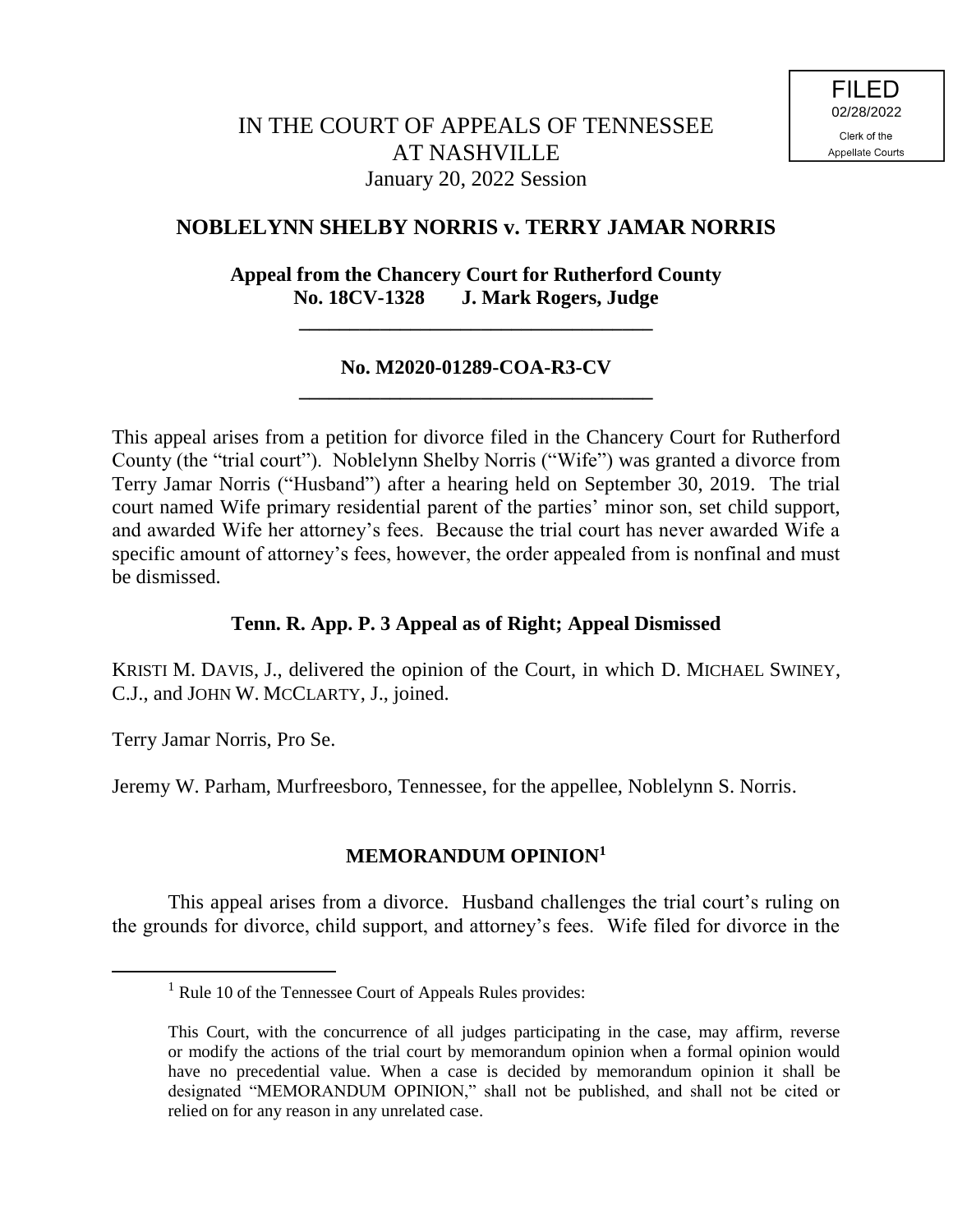trial court on August 9, 2018, alleging irreconcilable differences, inappropriate marital conduct, and adultery.

After a lengthy discovery dispute, a hearing was held on September 30, 2019. While the parties agree that the hearing was held and that both parties testified, the record contains no statement of the evidence or transcript. The final decree of divorce provides, *inter alia*, that: 1) the parties stipulated to the ground of inappropriate marital conduct by Husband and that a divorce was granted to Wife based on same; 2) Husband owed Wife child support arrearages, as well as continuing child support; and 3) Husband owed Wife her attorney's fees. Specifically, the trial court concluded that "it is fair, equitable and appropriate and this Court exercises its discretion to award Mother her attorney's fees[.]" The trial court ordered Wife's then-counsel to "submit an attorney affidavit of fees and expenses which shall include all work performed in this matter since taking over representation but excluding time spent on the Emergency Petition which was voluntarily dismissed."

On appeal, Husband challenges the trial court's award of attorney's fees to Wife. Husband argues that the trial court's failure to fully adjudicate the issue of attorney's fees is an abuse of discretion warranting reversal of the award. We conclude, however, that this omission renders the trial court's order nonfinal, thus depriving this Court of subject matter jurisdiction.

"Unless an appeal from an interlocutory order is provided by the rules or by statute, appellate courts have jurisdiction over final judgments only." *Bayberry Assocs. v. Jones*, 783 S.W.2d 553, 559 (Tenn. 1990) (quoting *Aetna Cas. & Sur. Co. v. Miller*, 491 S.W.2d 85 (Tenn. 1973)); *see also* Tenn. R. App. P. 3(a). A final judgment adjudicates all "claims, rights, and liabilities of all the parties" and "resolves all the issues [leaving] 'nothing else for the trial court to do.'" *E Sols. for Bldgs., LLC v. Knestrick Contractor, Inc.*, No. M2018- 00732-COA-R3-CV, 2018 WL 1831116, at \*3 (Tenn. Ct. App. Apr. 17, 2018) (citing *Discover Bank v. Morgan*, 363 S.W.3d 479, 488 n.17 (Tenn. 2012); *In re Estate of Henderson*, 121 S.W.3d 643, 645 (Tenn. 2003)).

Because the trial court has not yet fully addressed Wife's request for her attorney's fees, the order from which Husband appeals is not "a final judgment adjudicating all the claims, rights, and liabilities of all parties." Tenn. R. App. P. 3(a); *see, e.g.*, *E. Sols.*, 2018 WL 1831116, at  $*4$  (order directing parties to re-submit requests for attorney's fees after appeal was "improvidently certified as final," explaining that because trial court did not fully and finally dispose of claim for attorney's fees, this Court lacked jurisdiction); *City of Jackson v. Hersh*, No. W2008-02360-COA-R3-CV, 2009 WL 2601380, at \*4 (Tenn. Ct. App. Aug. 25, 2009) ("This Court has concluded on several occasions that an order that fails to address an outstanding request for attorney's fees is not final."); *Spencer v. The Golden Rule, Inc.*, No. 03A01-9406-CV-00207, 1994 WL 589564, at \*1 (Tenn. Ct. App. Oct. 21, 1994) ("There is nothing in the record before us reflecting that the trial court has awarded a *specific amount* as the 'reasonable attorney's fees incurred in prosecuting' this